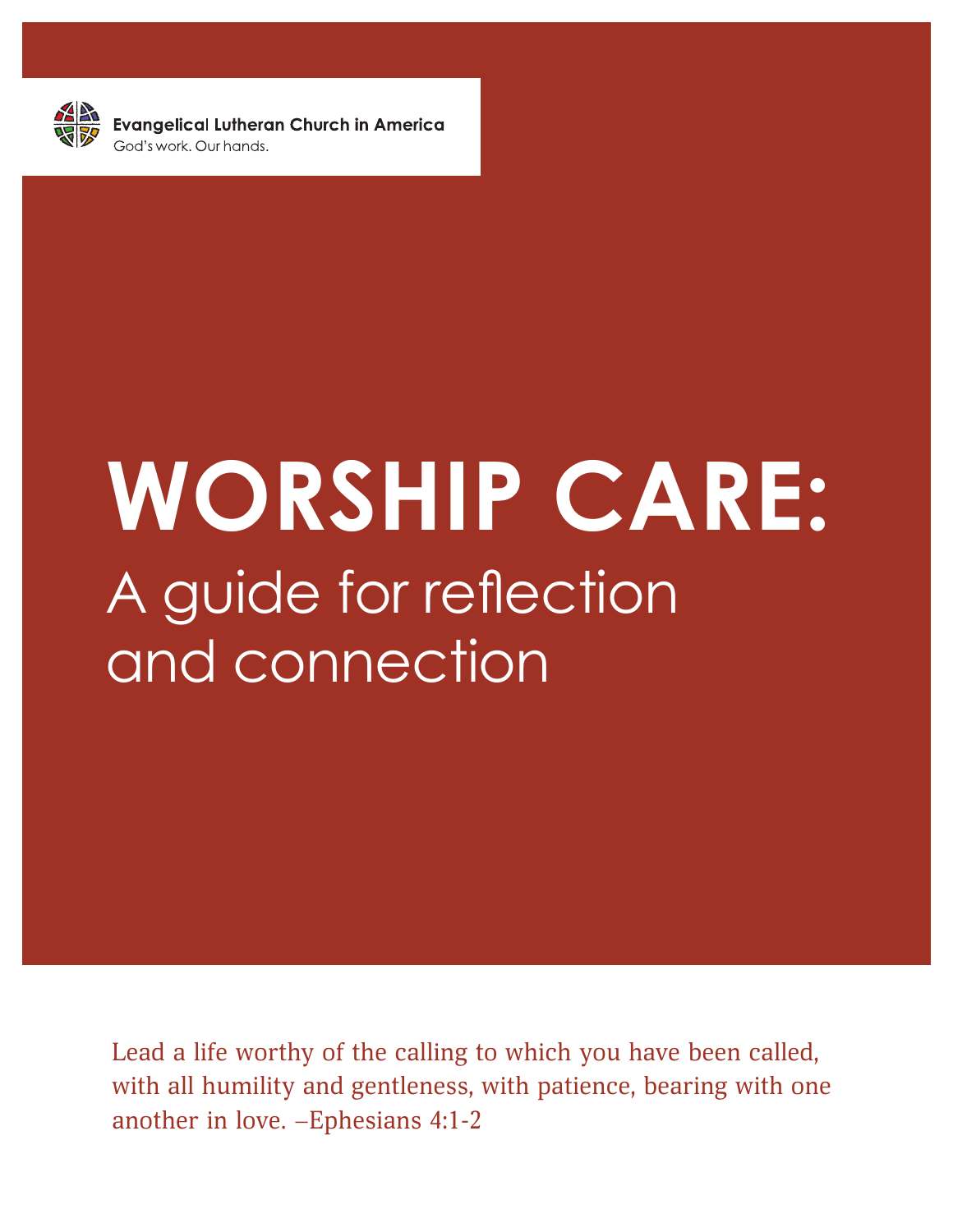# **SESSION OBJECTIVES**

- 1. To care for, pray for, and support one another as worship leaders;
- 2. To provide tools, in a spirit of mutuality-not-competition, to reflect on our worship lives; and
- 3. To connect our contextual liturgical lives with outreach and mission.

Worship Care is an opportunity for pastors, musicians and anyone who leads worship to check-in with one another about the worship lives of their congregations. It's that simple. The material may be easily adapted for use in a congregational setting with all lay leaders of worship (ushers, musicians, assisting ministers, altar guild, and so forth).

The underlying purpose of this workshop is for worship leaders to begin and/or continue to cultivate an ongoing, caring and interested spirit in one another's worship lives. Worship Care supports not only the individual worship leader, but also the congregation and even the whole church. Indeed, one does not need a structured workshop, such as this, to ask the simple question, "How's worship going?" But sometimes an intentional and organized session can get the ball rolling. In time and with continued intention, "worship care" becomes a recurring activity, a way of being church.

| Part 1 | Offer care, prayer and support to one another. |
|--------|------------------------------------------------|
|        | In other words, "How's worship going?"         |

- **Part 2** Share and celebrate some positive and perhaps helpful aspects of their worship lives. *In other words, "What's working well, that (first) needs to be prayerfully celebrated, and (second) might be beneficial to others?"*
- **Part 3** Engage one another critically, but in that same spirit of care-giving, on how worship in their specific context is or is not connecting God's people to the rest of the world in mission. *In other words, "How are we being evangelical? How are we 'going in peace and serving the Lord,' 'sharing the good news,' and 'remembering the poor'?"*

# **BACKGROUND**

**Leader Note:** *Some of this text, adapted, may be helpful in advertising the workshop.*

Many of us hear it. We see it. We fret about it: "The people are leaving! The youth aren't attending! The church is dying!" In many of our congregations, there is a void of energy about ministry and mission, and sometimes it can almost be too overwhelming to bear. It is as if we are in a season of wandering in the wilderness – dried up budgets, cracked youth programs, mounds of anger and blame. Parched and afraid. How can we possibly continue? What has happened to the church, the body of Christ? Where shall we go from here?

*Where shall we go from here?* This question almost suggests that there must be some new, utopian, uncharted land to discover in order to escape this drought, this hot sun of despair and decline.

But what if we were to travel – not off to some untouched locale, but rather – back to our tradition, back our native land, back to the place from whence we've come?

Just as the promised land of the wilderness-wandering Hebrews was not an uncharted territory (it was in fact their ancestral birthplace), our promised land is worship. As Lutheran Christians, we are born in the holy waters of baptism, we are gathered together, formed for faithful living, fed by the Word and the Meal, and at last, forgiven and freed, we go in peace to serve in Christ's name. Worship is both where we begin and where we end up. Like Canaan for the ancient Hebrews, worship is both our birthplace and our destination.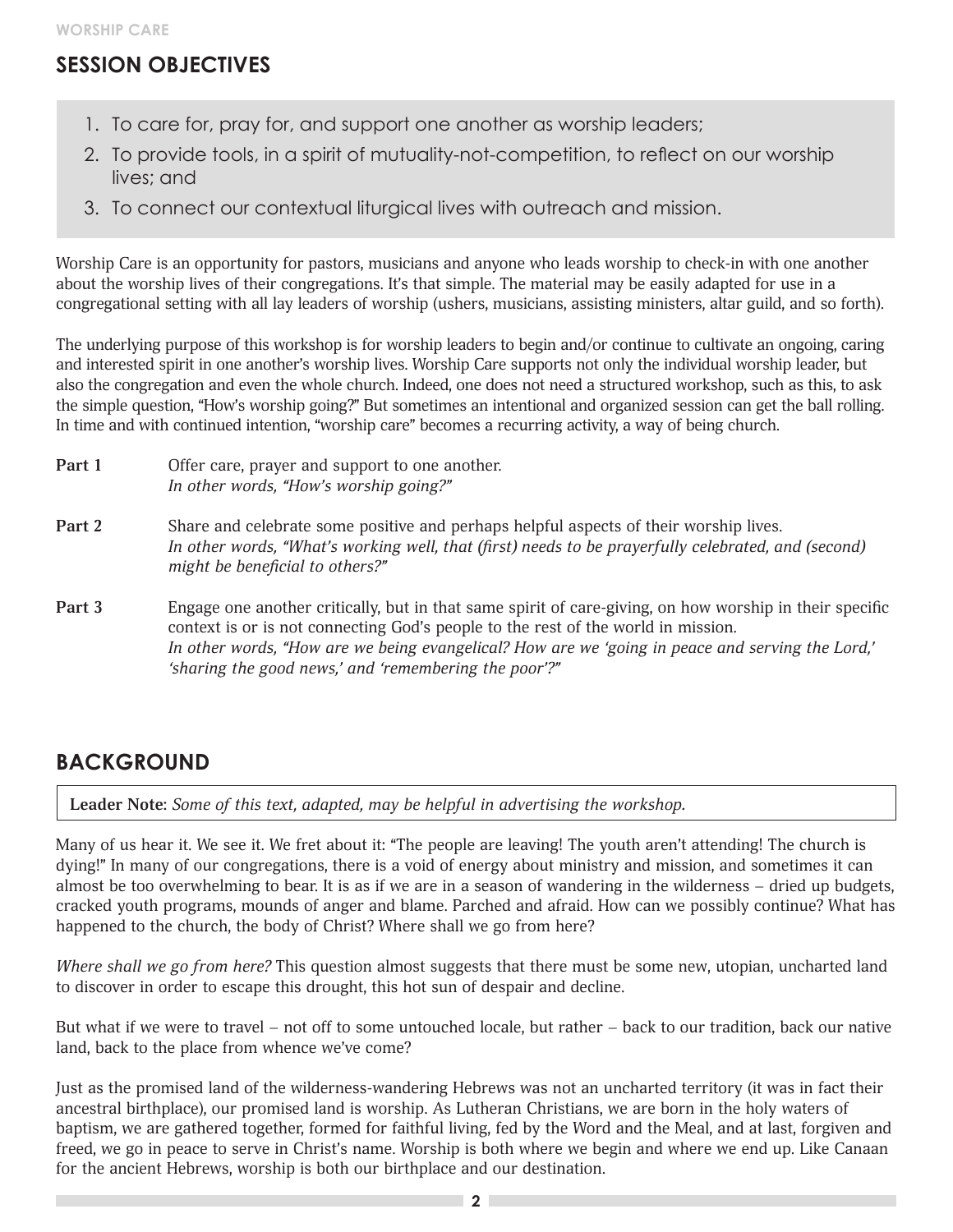Perhaps we've moved away (or have been taken away) from our promised land – from worship. With so many pressures and distractions in institutional church life, perhaps we find ourselves in the wilderness: charts of accounts, youth rooms, salaries, new buildings, missing members, landscapes and maintenance. So many activities in church life can draw our devotion away from the center, away from worship — and cause us great anxiety.

This workshop invites you as a group of leaders to take a deep breath and re-center. The Meal, the Word, the Bath: these are the things that both ground us and send us in peace.

*So how's worship really going? We'll explore this loaded question in this session.* 

As mutual care and attention is given to one another in a small group setting, the whole church gives praise to God.

#### **SESSION LEADER'S PRAYER**

*(prayed privately before the workshop)*

God of grace and compassion, give me peace as I facilitate this workshop. Calm my fears and anxieties, as you stilled the waves of the sea. Help me to love these participants, to listen to them, and to serve them through my leadership. Let our time together be a prayer of hope and care. Amen.

#### **LEADER INFORMATION**

The session takes about 90 minutes, but workshop leaders are encouraged to adapt it to their particular situation. A longer time might allow for more in-depth conversation. A shorter time might allow more to participate. Some appropriate venues might be a synod assembly workshop, a monthly pastors' or musicians' colleague group, a bishop's convocation, or a local worship planning committee meeting. If used in a congregation, it might be used at a retreat or any venue where a diversity of worship leaders (ushers, musicians, assisting ministers, altar guild, and so forth) gather. Anyone can lead it. The facilitator simply has to be willing to speak up in order to steward along the time.

#### **Open the space**

- Create a welcoming, warm environment. If participants feel comfortable, they are more likely to participate fully and openly.
- Have the gathering room at a comfortable temperature.
- Consider providing refreshments. Food always helps to get people involved.
- Have name tags available.
- Participants will be moving around the room, from the large group to groups of 2-4 and back.
- Invite everyone to be seated and pass out handouts [pages 9 and 10]. You may choose to adapt the handouts for local use, depending on time considerations and/or specific contextual concerns.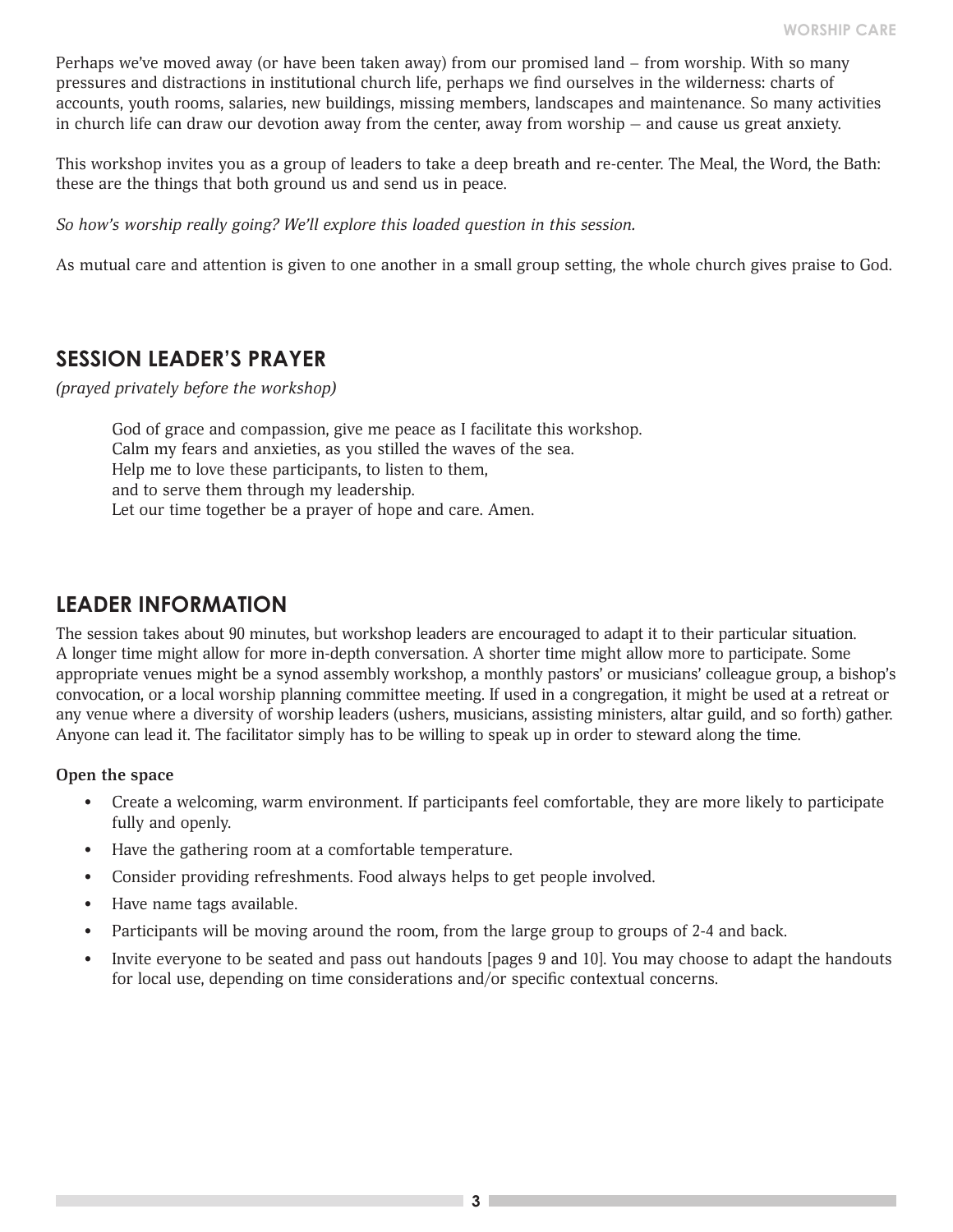#### **INTRODUCTORY WORDS** [5 MINUTES]

Welcome and thank everyone for coming.

Share the objectives of Worship Care:

- 1. To care for, pray for and support one another as worship leaders;
- 2. To provide tools, in a spirit of mutuality (not competition or condescension), to reflect on the worship life of our congregation; and
- 3. To connect our contextual liturgical lives with outreach and mission.

Finally, emphasize that you, as the leader, do not plan to talk much, but rather you will be inviting participation. Before conversations begin, however, here are three brief thoughts:

1. There is a difference between asking "How's it going?" (with a polite but passing manner) and asking "How's it going?" (in a genuinely interested and caring voice). Many of us have stories and can identify with each of these very different tones. In this session, we are seeking to be with one another in the tone of the latter. This is the heart of the Worship Care workshop.

*Let love be genuine; hate what is evil, hold fast to what is good; love one another with mutual affection.*  (Romans 12:9-10)

2. The impulse to compete, measure up and judge is a strong one, namely when it comes to talking about worship (most glorious choirs, best preacher, most people in the pews, for example). It is important to simply name our innate competitiveness, and then ask God to help us to resist that impulse in this session. In other words, let us pray: "God, help us to listen and love, not instruct and judge."

*We do not dare to classify or compare ourselves with some of those who commend themselves. But when they measure themselves by one another, and compare themselves with one another, they do not show good sense.* (2 Corinthians 10:12)

3. In order to keep this workshop moving, I will be watching the clock, giving a quick "wrap it up" warning and then interrupting.

*Like good stewards of the manifold grace of God, serve one another with whatever gift each of you has received.* (1 Peter 4:10)

# **PART 1 POPPING THE BIG QUESTION: "HOW'S WORSHIP REALLY GOING?" [20 MINUTES]**

Take a few minutes of silence to have everyone think about and write down their response to the question "How's worship going in your congregation?"

**Leader Note:** *Encourage participants not to respond to this question in terms of attendance numbers or financial contributions. Perhaps try rephrasing the question a few different ways, such as, "What are you noticing about worship in your congregation these days?" "Are the people in your worshiping community being fed by Christ?" or "How would you describe the sacramental life of your congregation?"*

After a few minutes of reflection and writing, have participants pair off and share their responses to the original question "How's worship going in your congregation?" and a follow-up question "How can I pray for you and your congregation?"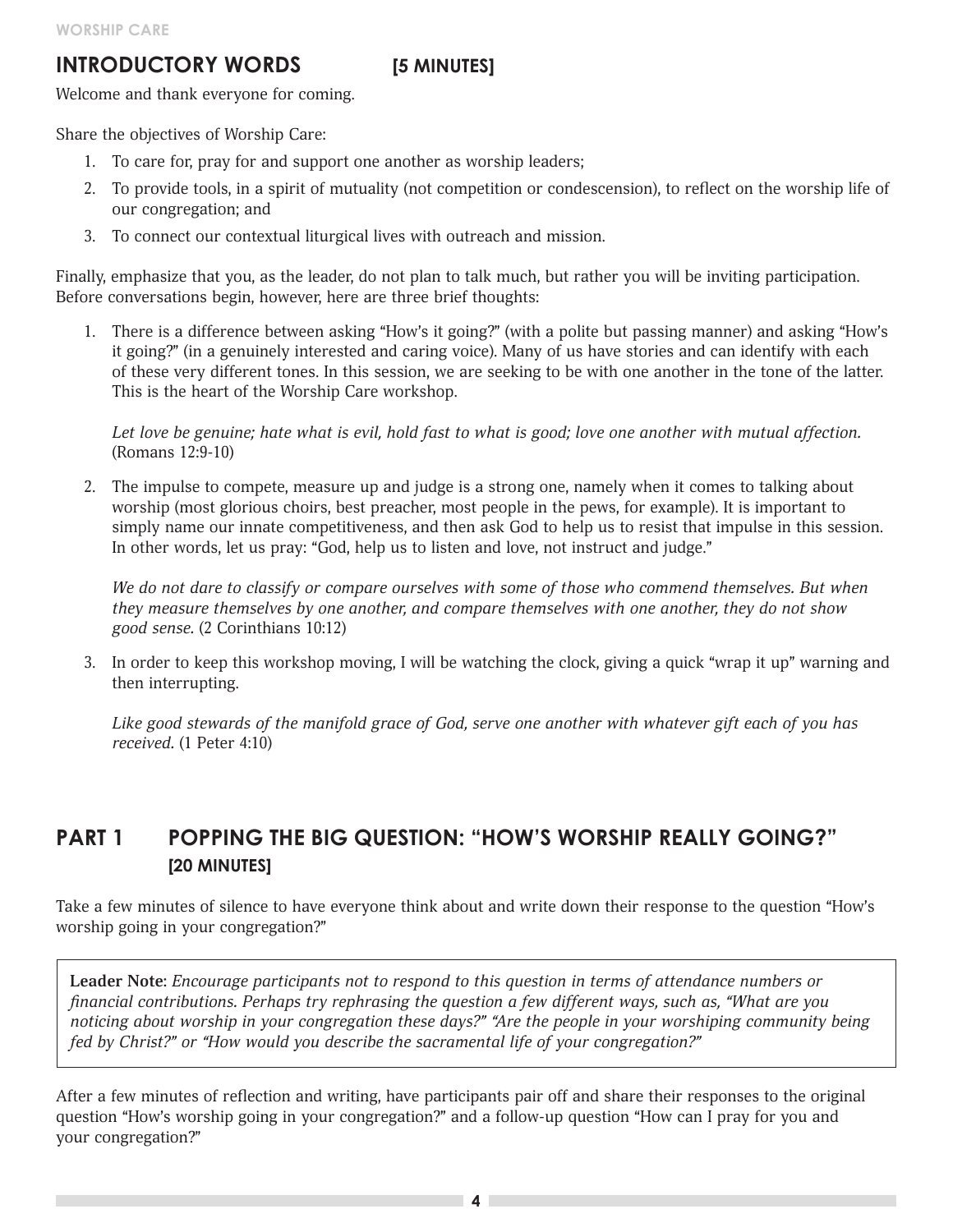**Leader Note:** *As people are pairing off and getting settled, reiterate the importance of working in a spirit of mutuality, not competition and judgment. In other words, we are not fixing each other's worship problems; we're asking and listening with intention and care.*

After about seven minutes, give a "wrap it up in three minutes" announcement.

Three minutes later, invite participants  $-$  if they haven't done so already  $-$  to offer a prayer of intercession for one another.

Then, invite participants to write down how they will pray for their conversation partner; perhaps they may want to share contact info (as they feel comfortable) in order to check-in with one another in a few weeks.

Reconvene to the larger group. Ask if there are any insights or thoughts from this experience.

#### **PART 2 "HERE'S WHAT I'VE FOUND HELPFUL…" [35 MINUTES]**

Get into groups of 3 or 4, preferably not with your previous partner. (Reason: we're not fixing each other's worship problems; we're now celebrating what is "working" in our own contexts.)

Reiterate the importance of continuing in a spirit of mutuality, not competition or judgment.

Conversation:

- What "works" about worship in your congregation?
- (Take turns saying a prayer of thanksgiving for one another.)
- Share a favorite resource (book or website) on worship preparation.
- Tell about someone who has influenced the way you lead worship.
- What is it about her/his style or method that you admire?
- What does "authentic worship" look like to you?

**Leader Note:** With any of these conversation times, you may choose to give participants one question at a time, dividing the available time appropriately and directing them as to when to proceed to the next question.

#### **PART 3 WORSHIP INSIDE OUT** [20 MINUTES]

The Spirit both comforts us and challenges us. Parts 1 and 2 are really opportunities to experience the comfort of the Holy Spirit, as we check-in with one another, pray and celebrate. Part 3 is where we invite the Spirit to challenge or nudge us.

Find a new partner if possible (not your original partner), and pair up again.

Reiterate one last time the importance of a spirit of mutuality, not competition and judgment. At the same time, don't be afraid to ask one another difficult questions.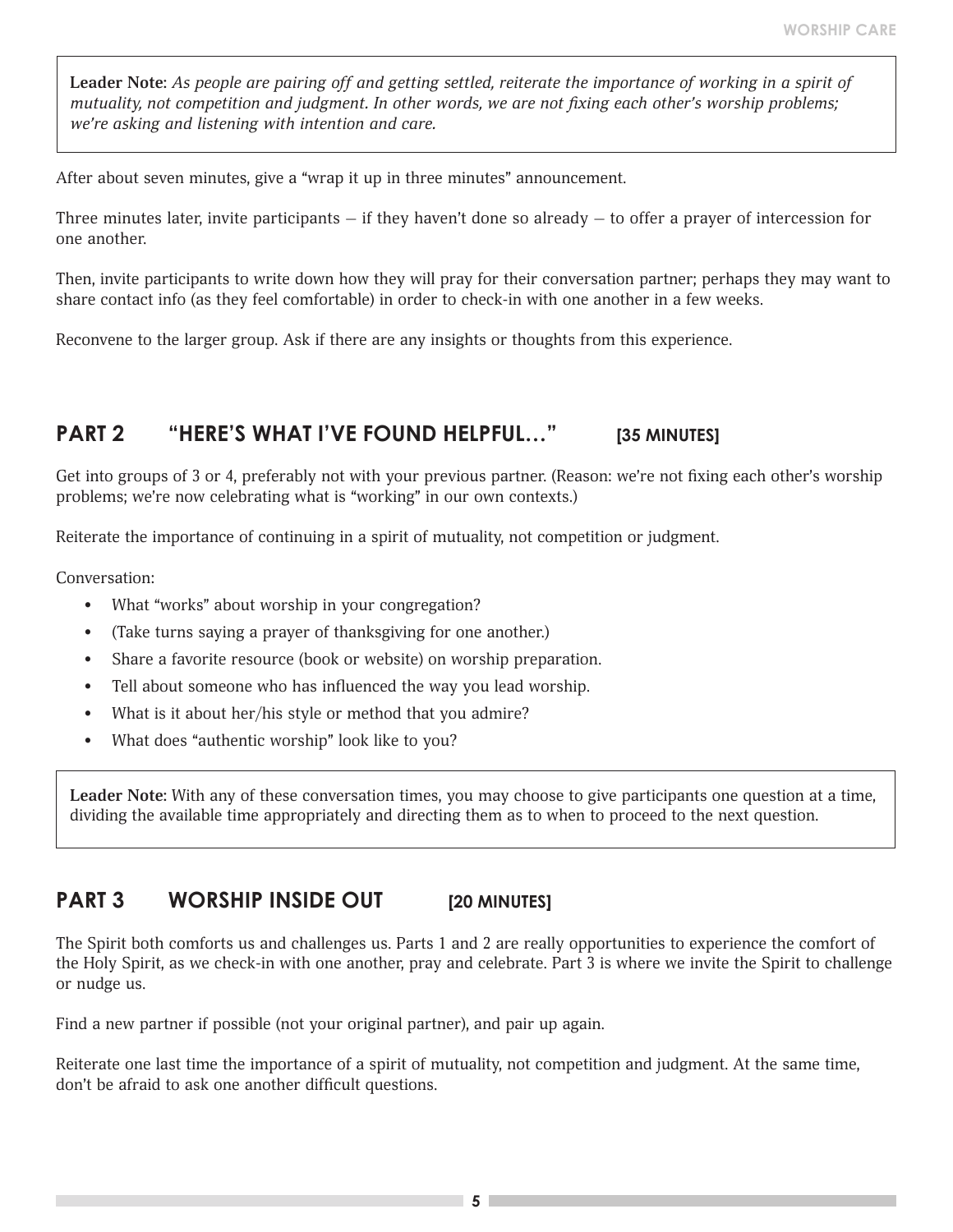Conversation:

- Describe the context of your worshiping community.
- What are the ways in which what happens inside the sanctuary is connecting to what happens outside of the sanctuary?
- Do you think your congregation is "going in peace and serving the Lord, sharing the good news, and remembering the poor"? If so, share the ways this is happening. What are some additional ways that you could be engaged in mission and outreach? If not, share your hopes for your congregation.

An *epiclesis* is a prayer that calls down the Holy Spirit, to fill us and move us. Say an epiclesis for one another and for your congregations, that the Spirit would "drive [you] out into the wilderness" (Mark 1:12), to be the body of Christ for your respective communities, "sharing good news, remembering the poor, serving in peace and love."

Reconvene to the larger group. Ask if there are any insights or thoughts from this experience.

# GO IN PEACE [5 MINUTES]

Now send us forth in the power of your Spirit, that we may proclaim your redeeming love to the world and continue forever in the risen life of Jesus Christ.

Evangelical Lutheran Worship Post-communion Prayer

Sing a hymn such as:

| ELW #543 | "Go, My Children, with My Blessing |
|----------|------------------------------------|
| ELW #632 | "O God, Our Help in Ages Past"     |
|          |                                    |

ELW #656 "Blest Be the Tie That Binds"

Offer a sending prayer, or invite one of the participants to do so.

"Go in peace, to share the good news, remember the poor, love and serve in Christ's name."

**Leader Note:** *Depending on the nature of the gathering where this workshop is being led, you may choose to conclude with a full service of worship.*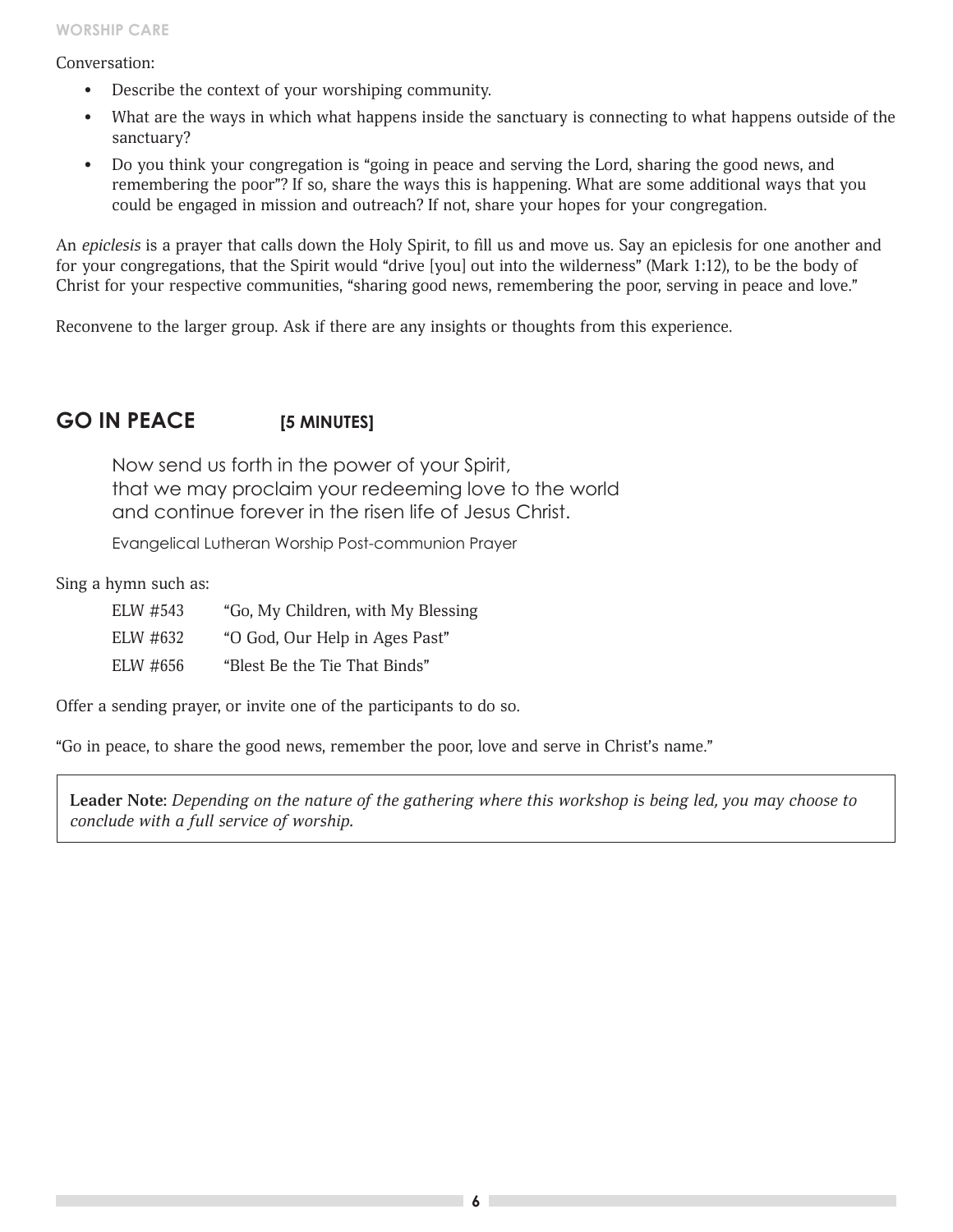# **WORSHIP CARE PARTICIPANT HANDOUT**

Leaders may want a copy of the last two pages for each participant.

# **OBJECTIVES**

- 1. To care for, pray for and support one another as worship leaders;
- 2. To share ideas, resources and tools, in a spirit of mutuality (not competition or condescension) to enhance worship; and
- 3. To help one another connect our contextual worship lives with outreach and mission.

# **PART 1 POPPING THE BIG QUESTION: "HOW'S WORSHIP REALLY GOING?"**

"How's worship going in your congregation?"

*Try not to respond to this question in terms of attendance numbers or financial contributions. Try rephrasing: "What are you noticing about worship in your congregation these days?" "Are the people in your worshiping community being fed by Christ?" or "How would you describe the sacramental life of your congregation?"*

**Conversation** Ask a partner: How's worship going in your congregation? How can I pray for you and your congregation?

How I will pray for my worship leader partner:

Contact info: